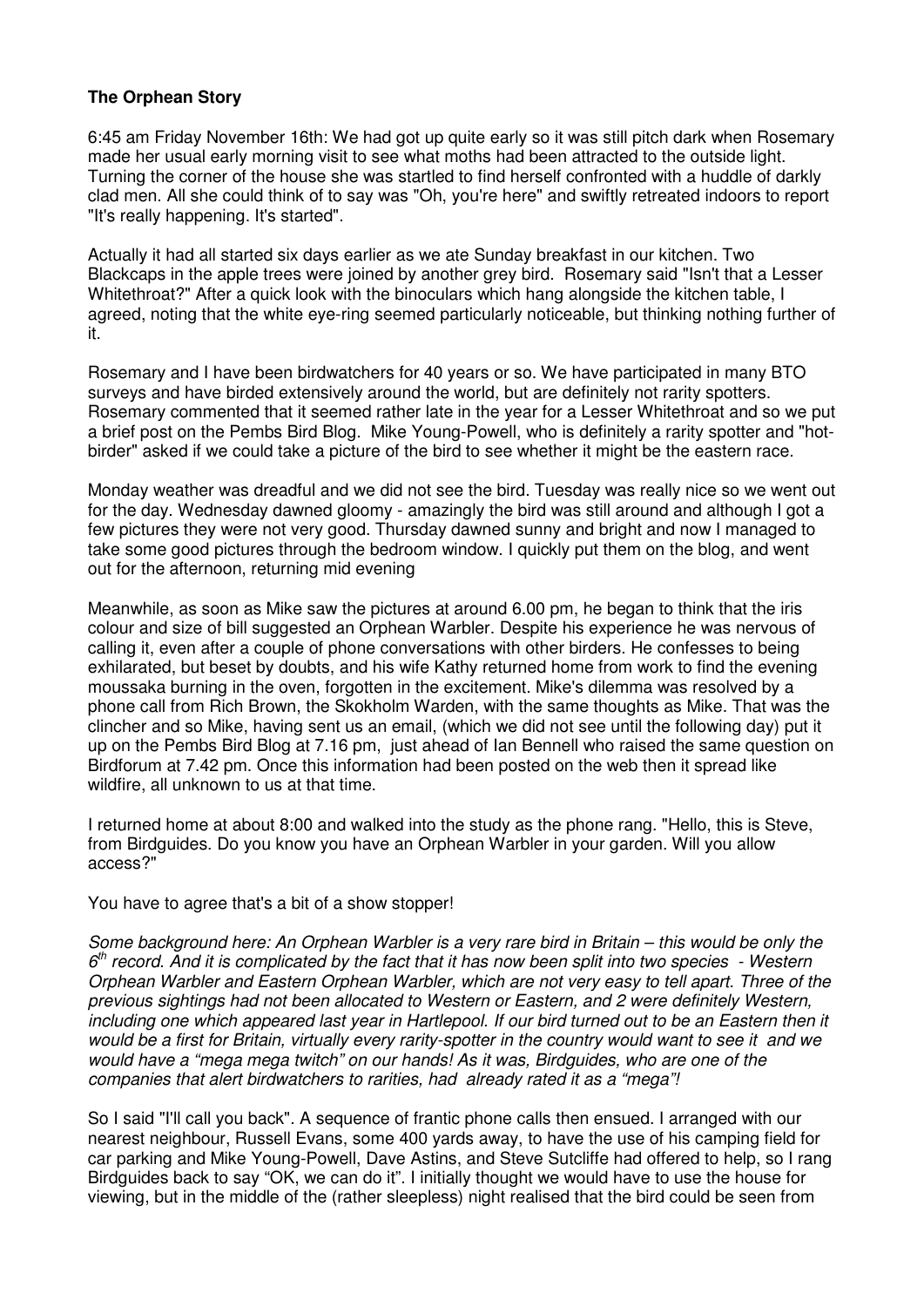the parking area at the top of our garden, looking down towards the apple trees where the bird habitually appeared.

Which brings us back to Friday morning as the first thirty or so birders took up position at the top of the garden just as it got light. (Some of them were local but many had driven all night and arrived well before dawn to ensure a place at the front of the queue.) It was a worrying time - would the bird come to the apples with all these people in the garden? Had it moved on overnight? It was a great relief when it appeared on its favourite apple tree at first light. It appeared periodically throughout the day but It was often not very easy to see and it chose to eat apples that were moreor-less out of sight for many of the viewers. However, in the end they all had reasonable views of the bird, often on the elm trees which surround the garden. A steady stream of birders arrived, probably 120 or more in total, and this was only a Friday, a weekday! The last visitors were a couple who arrived as it was almost dark and actually had very good views of the bird as it had its last meal before going to roost. The man had missed seeing the Orphean Warbler on the Scillies in 1982 by one day so he was very keen to see this one!

The question was asked - Eastern or Western? If it turned out to be Western then those who had seen the Hartlepool bird would not be coming, but if it were Eastern, Pembrokeshire might be overflowing with birders, scopes and long lenses! So Saturday dawned with around 40 birders inside the garden and at least 50 waiting in the road by the fence. As soon as people had seen the bird reasonably well they were asked to leave and go to the back of the queue, which they happily did - many waited for a second view which was generally a good idea as the light improved during the morning. The bird seemed more settled and performed well on the apple trees with the observers positioned a little further away than on Friday. The E v W debate raged through the day; was there a decent picture of the tail and undertail coverts? There was no definite resolution by Saturday evening despite the estimated 250 plus birders who had seen the bird during the course of the day.

Overnight consensus having moved overnight towards Western, the Sunday crowd was a little smaller. Good news for us though - we have seen Eastern several times but Western was our 4377th lifer, as well as the 90th Garden Bird.

This was the first Twitch we have ever "attended" - well we could hardly avoid it! We had read all the usual horror stories and were prepared for the worst but we need not have worried. Everyone was patient as they waited to get into the garden, and everyone stayed behind the tape which we had laid out to limit the viewing area. There was a general air of camaraderie and lots of happy people. However, I suspect this was primarily due to the fact that they had all seen the bird quite well – it may have been different if it hadn't been so well behaved! There were some downsides we had to cope with only being able to get in and out of our house via the conservatory and only when the bird was not in view, we could not have the house lights on in the early morning, and we felt a tremendous personal responsibility for the bird showing well, silly as it may seem.

During the following week the "twitch" was officially closed – we really could not cope with the lack of privacy and could not spend time organising viewings as we did have another life to lead. However, a few people did try their luck – some were apologetic and offered donations but others just scrambled up the hedge-bank opposite and looked into the garden with telescopes – this was not quite so welcome.

We were open again for business on Sunday 24<sup>th</sup>, expecting only a few stragglers who couldn't make the previous weekend. In the event, another 150 people arrived and again the bird performed well, eating its rapidly diminishing supply of apples, along with 15 blackbirds, 10 chaffinches and a blackcap. (We could not open on Saturday as we were helping to organise the Pembrokeshire Bird Conference on that day, and most of our band of volunteers were going to be there as well.)

On the first morning I had hurriedly put out a bucket and scribbled a notice "Skokholm Island Restoration Fund". Both of us, and many of the volunteer marshals have worked as volunteers on